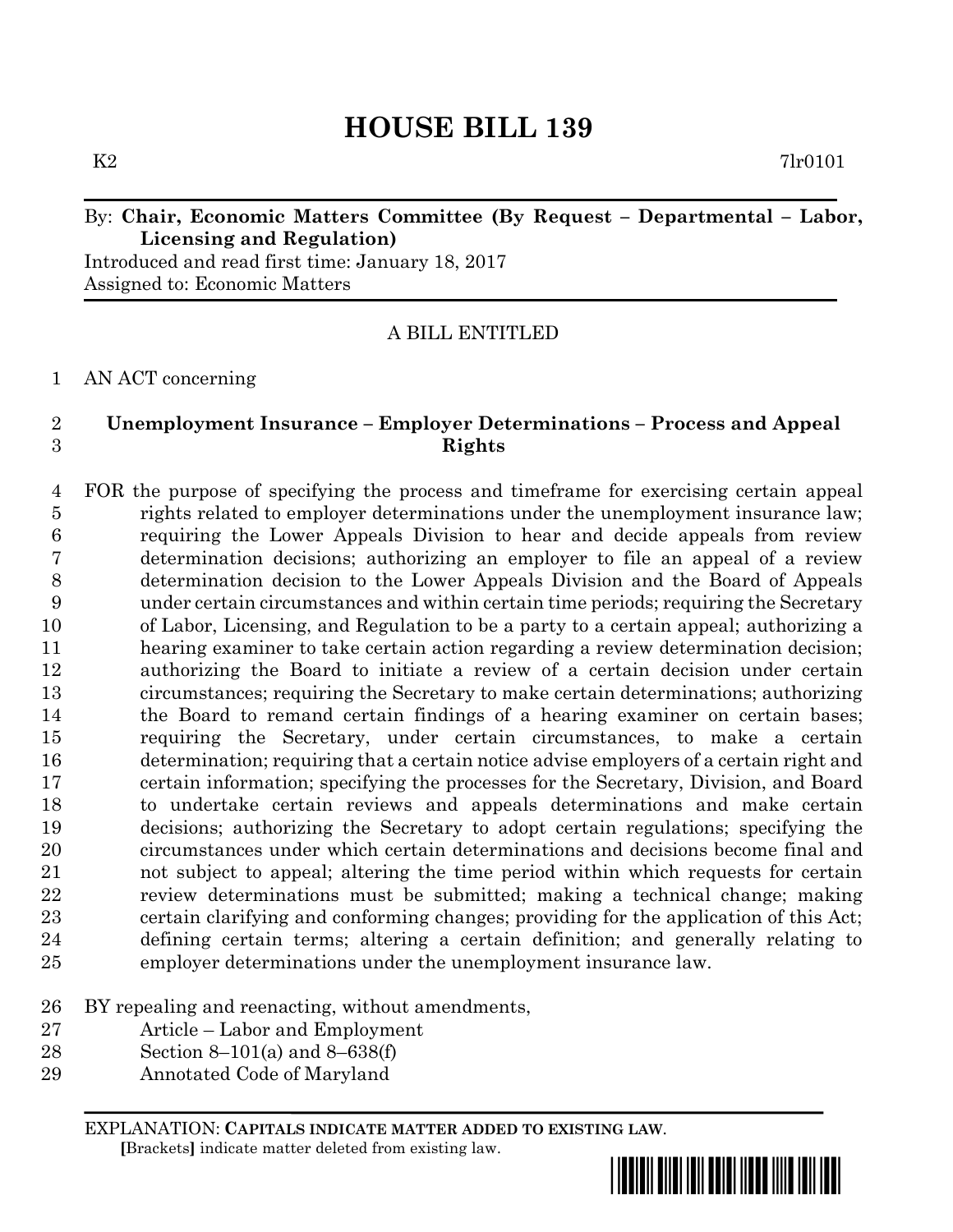(2016 Replacement Volume) BY repealing and reenacting, with amendments, Article – Labor and Employment Section 8–101(f), 8–503, 8–507, 8–508, 8–5A–10, 8–602, 8–617(f), 8–621, 8–629(f), and 8–638(e) Annotated Code of Maryland (2016 Replacement Volume) BY adding to Article – Labor and Employment 10 Section 8–101(j–1), (m–1), (q–1), (t–1), (u–1), (w–1), (w–2), and (x–1), 8–604, 8–605, 8–613(i), and 8–617(g) Annotated Code of Maryland (2016 Replacement Volume) BY repealing Article – Labor and Employment Section 8–617(g) Annotated Code of Maryland (2016 Replacement Volume) SECTION 1. BE IT ENACTED BY THE GENERAL ASSEMBLY OF MARYLAND, That the Laws of Maryland read as follows: **Article – Labor and Employment** 8–101. (a) In this title the following words have the meanings indicated. (f) "Board of Appeals" means the Board of Appeals of the Department of Labor, Licensing, and Regulation **ESTABLISHED UNDER § 8–5A–01 OF THIS TITLE**. **(J–1) "CLAIMS EXAMINER" MEANS AN INDIVIDUAL APPOINTED BY THE SECRETARY WHO MAKES DETERMINATIONS OR REDETERMINATIONS OF CLAIMS UNDER SUBTITLE 8 OF THIS TITLE. (M–1) "DETERMINATION" MEANS A DECISION MADE BY OR ON BEHALF OF THE SECRETARY UNDER THIS TITLE. (Q–1) "HEARING EXAMINER" MEANS AND INDIVIDUAL APPOINTED UNDER § 8–502 OF THIS TITLE WHO IS AUTHORIZED TO CONDUCT HEARINGS AND ISSUE DECISIONS IN CASES APPEALED TO THE LOWER APPEALS DIVISION.**

**HOUSE BILL 139**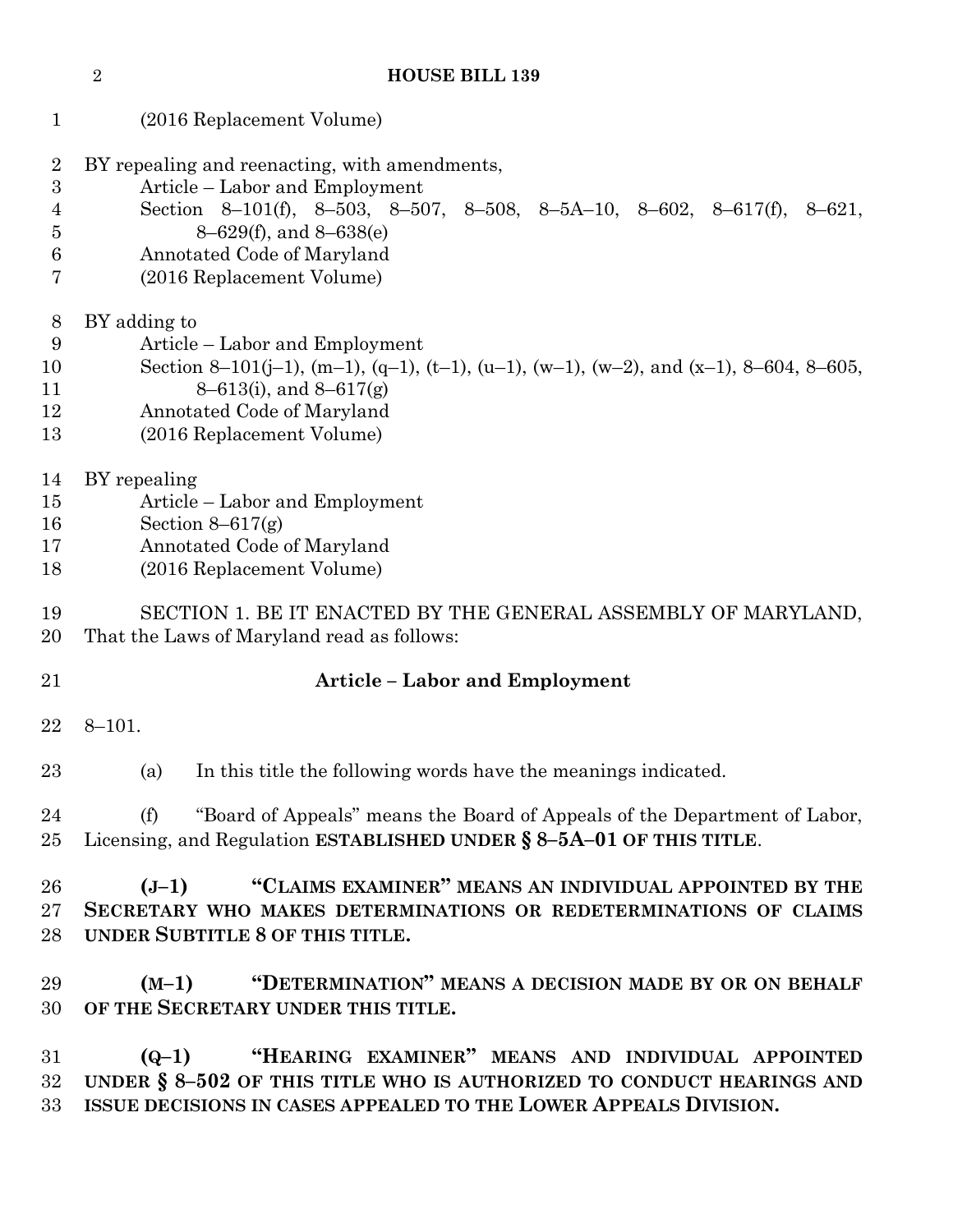**(T–1) "LAST KNOWN ADDRESS" INCLUDES A PHYSICAL ADDRESS OR AN ELECTRONIC ADDRESS.**

 **(U–1) "MAILED OR OTHERWISE DELIVERED" MEANS TO CAUSE TO BE DELIVERED BY ELECTRONIC TRANSMISSION OR PHYSICAL MAILING.**

 **(W–1) "REVIEW DETERMINATION" MEANS THE PROCESS BY WHICH THE DEPARTMENT CONDUCTS AN INTERNAL REVIEW OF A DETERMINATION MADE UNDER SUBTITLE 6 OF THIS TITLE, INDEPENDENT OF A DETERMINATION OR REDETERMINATION OF A CLAIM.**

 **(W–2) "REVIEW DETERMINATION DECISION" MEANS THE SECRETARY'S FINAL DETERMINATION UNDER SUBTITLE 6 OF THIS TITLE FOR WHICH A RIGHT TO A REVIEW DETERMINATION IS AVAILABLE THAT:**

**(1) IS ISSUED IN ACCORDANCE WITH § 8–604 OF THIS TITLE; AND**

**(2) MAY BE APPEALED IN ACCORDANCE WITH § 8–605 OF THIS TITLE.**

 **(X–1) "SEND" MEANS TO CAUSE TO BE DELIVERED BY ELECTRONIC TRANSMISSION OR PHYSICAL MAILING.**

8–503.

The Lower Appeals Division shall hear and decide appeals from**:**

- **(1)** the determinations of the claims examiners**; AND**
- **(2) REVIEW DETERMINATION DECISIONS**.
- 8–507.

 (a) In a proceeding before a hearing examiner, a claimant may be represented by a lawyer or another agent authorized by the claimant.

 (b) A lawyer **REPRESENTING A CLAIMANT** may charge and accept compensation in an amount not greater than that approved by the chief hearing examiner.

 (c) Except as provided in subsection (b) of this section, an agent may not charge or accept compensation for representing a claimant in a proceeding before a hearing examiner.

 (d) In a proceeding before a hearing examiner, an employer may appear pro se or be represented by a lawyer or another agent authorized by the employer.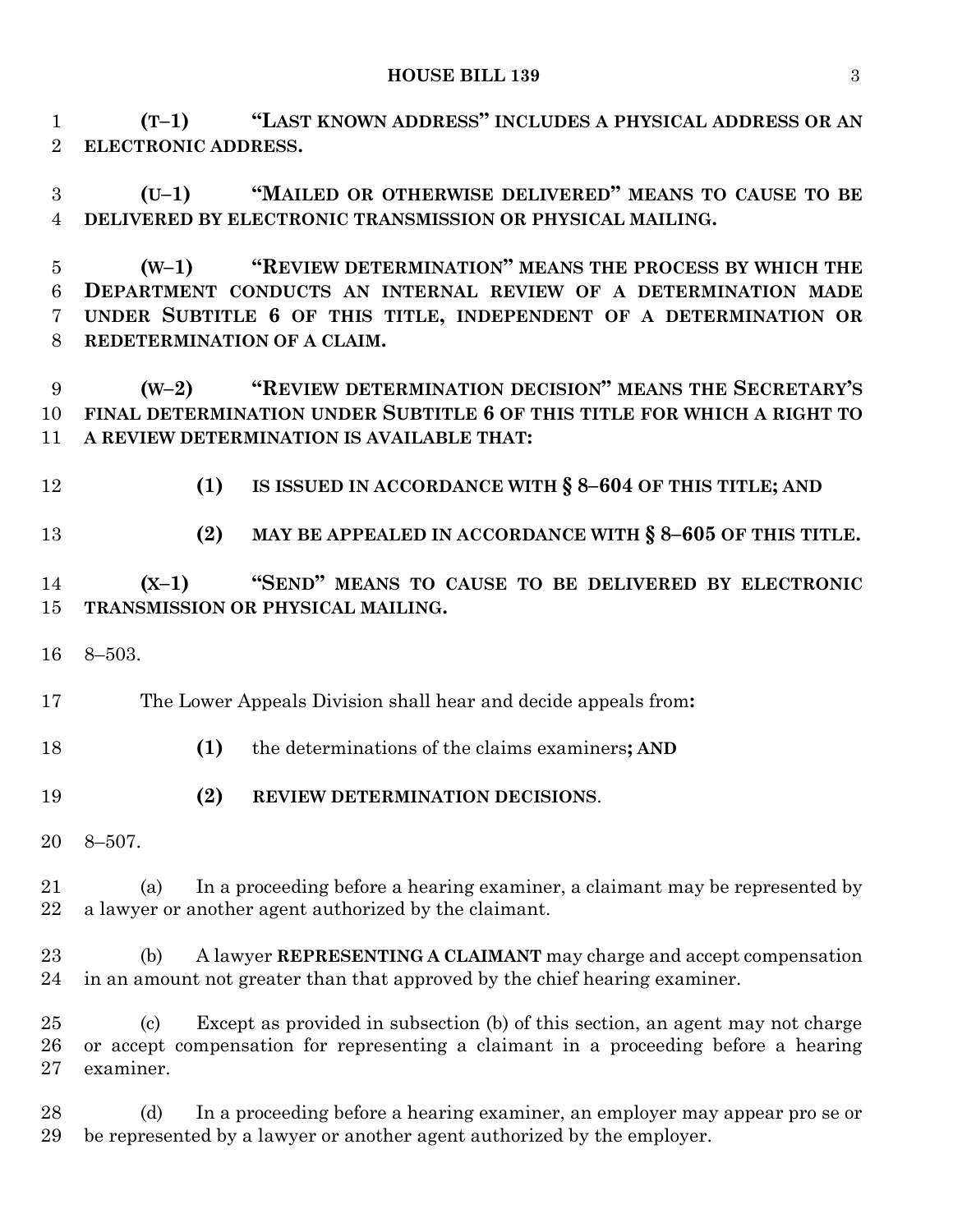(e) A person may not solicit, for that person or another person, the business of appearing on behalf of a claimant in a proceeding before a hearing examiner.

8–508.

 (a) **(1)** An individual who files a claim for benefits or an employer entitled to notice of a determination or redetermination of the claim may file an appeal with the Lower Appeals Division within 15 days after notice of the determination or redetermination **OF A CLAIM** is mailed to the claimant or employer at the last known address of the claimant or employer or otherwise is delivered.

 **[**(b)**] (2)** The Secretary, at the Secretary's discretion, may be a party to an appeal filed by a claimant or employing unit with the Lower Appeals Division **UNDER PARAGRAPH (1) OF THIS SUBSECTION**.

 **(B) (1) AN EMPLOYER MAY FILE AN APPEAL OF A REVIEW DETERMINATION DECISION WITH THE LOWER APPEALS DIVISION WITHIN 30 DAYS AFTER THE NOTICE OF THE REVIEW DETERMINATION DECISION IS SENT TO THE EMPLOYER AT THE LAST KNOWN ADDRESS OF THE EMPLOYER.**

 **(2) THE SECRETARY SHALL BE A PARTY TO AN APPEAL FILED UNDER PARAGRAPH (1) OF THIS SUBSECTION.**

 (c) Unless an appeal filed under subsection (a) **OR SUBSECTION (B)** of this section is withdrawn or removed to the Board of Appeals, a hearing examiner shall:

 (1) give the parties a reasonable opportunity for a fair hearing in accordance with the notice provisions in §§ 10–207 and 10–208 of the State Government Article, except that the notice is not subject to § 10–208(b)(4) and (7) of the State Government Article;

 (2) make findings of fact and conclusions of law, based on a preponderance of evidence, in accordance with § 10–217 of the State Government Article; and

 (3) on the basis of the findings of fact and conclusions of law, affirm, modify, or reverse a determination or redetermination **OF A CLAIM OR A REVIEW DETERMINATION DECISION**.

(d) The hearing examiner promptly shall give each party:

 (1) notice of the decision of the hearing examiner in accordance with § 10–221 of the State Government Article; and

 (2) a copy of the decision and the findings of fact and conclusions of law that support the decision.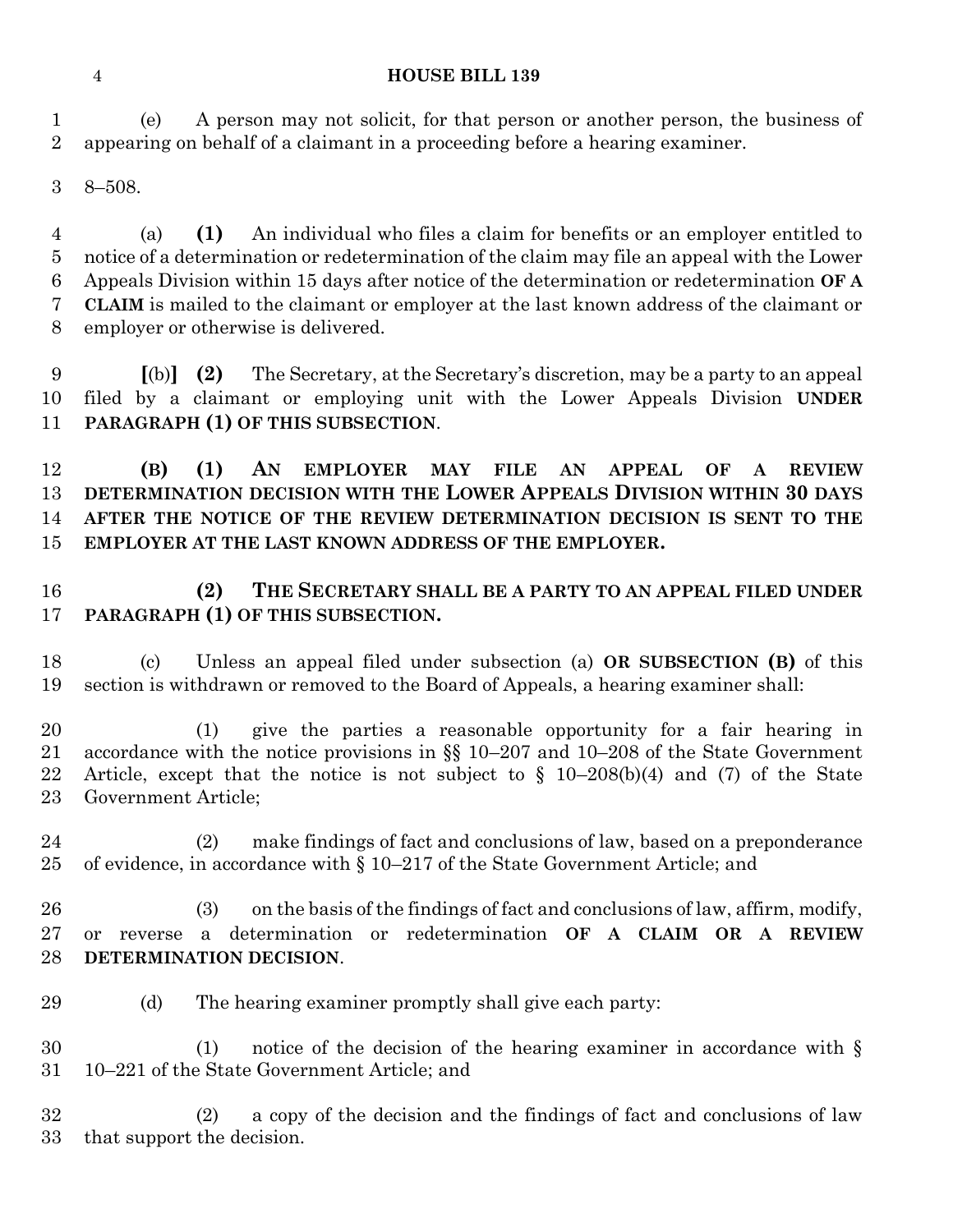## **HOUSE BILL 139** 5

 (e) The decision of the hearing examiner is final after 10 days after notice of the decision has been mailed or otherwise delivered to the individual or employer that filed the appeal with the Lower Appeals Division, unless further review is initiated under § 8–5A–10 of this title.

8–5A–10.

 (a) **(1) [**A**] IN A CASE INVOLVING A DETERMINATION OR A REDETERMINATION OF A CLAIM, A** party who wishes to file an appeal with the Board of Appeals shall do so within 15 days after notice of the decision of a hearing examiner was mailed to the party at the last known address of the party or otherwise was delivered to the party.

 **(2) IN A CASE INVOLVING A DETERMINATION UNDER SUBTITLE 6 OF THIS TITLE FOR WHICH A REVIEW DETERMINATION WAS ISSUED, AN EMPLOYER THAT WISHES TO FILE AN APPEAL WITH THE BOARD OF APPEALS SHALL DO SO WITHIN 30 DAYS AFTER NOTICE OF THE DECISION OF A HEARING EXAMINER WAS SENT TO THE EMPLOYER.**

(b) After a hearing examiner makes a final decision under § 8–508 of this title:

 (1) if the hearing examiner does not affirm the determination or redetermination of a claim **OR THE REVIEW DETERMINATION DECISION**, the Board of Appeals shall allow an appeal by either the Secretary, or a party entitled to notice of the decision, or both; and

 (2) if the hearing examiner affirms the determination or redetermination of a claim **OR THE REVIEW DETERMINATION DECISION**, the Board of Appeals may allow an appeal by a party entitled to notice of the decision.

 (c) **(1)** Within the time limit for filing an appeal under subsection **[**(a)**] (A)(1)** of this section, on its own motion the Board of Appeals may initiate a review of the decision of a hearing examiner **IN A CASE INVOLVING A DETERMINATION OR A REDETERMINATION OF A CLAIM**.

 **(2) WITHIN THE TIME LIMIT FOR FILING AN APPEAL UNDER SUBSECTION (A)(2) OF THIS SECTION, ON ITS OWN MOTION THE BOARD OF APPEALS MAY INITIATE REVIEW OF THE DECISION OF A HEARING EXAMINER IN A CASE INVOLVING A REVIEW DETERMINATION DECISION.**

 (d) On review on its own motion or on appeal, the Board of Appeals may **REMAND,** affirm, modify, or reverse the findings of fact or conclusions of law of the hearing examiner on the basis of:

(1) evidence submitted to the hearing examiner; or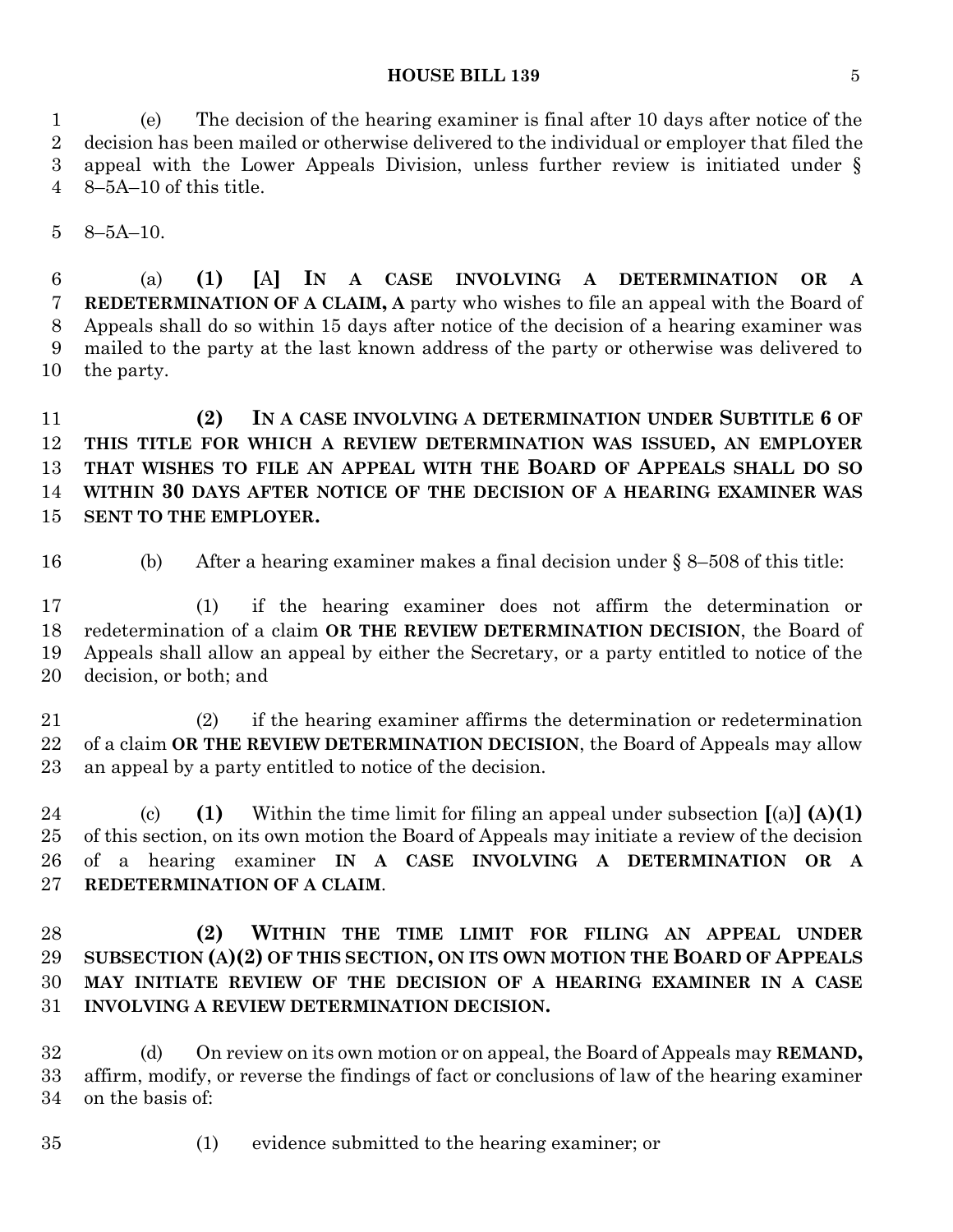| $\mathbf{1}$                       | (2)<br>evidence that the Board of Appeals may direct to be taken.                                                                                                                                           |
|------------------------------------|-------------------------------------------------------------------------------------------------------------------------------------------------------------------------------------------------------------|
| $\overline{2}$<br>$\boldsymbol{3}$ | A proceeding removed or appealed to the Board of Appeals shall be heard by<br>(e)<br>a quorum.                                                                                                              |
| 4                                  | $8 - 602.$                                                                                                                                                                                                  |
| $\overline{5}$<br>6                | On the Secretary's own initiative or on application of an employer, the<br>(a)<br>Secretary shall, on the basis of facts that the Secretary finds, determine:                                               |
| 7                                  | (1)<br>whether the employer is an employing unit;                                                                                                                                                           |
| 8                                  | (2)<br>which employment is covered; [and]                                                                                                                                                                   |
| 9                                  | (3)<br>the contribution rate to be assigned;                                                                                                                                                                |
| 10                                 | (4)<br>BENEFITS CHARGED TO AN EMPLOYER; AND                                                                                                                                                                 |
| 11<br>12<br>13                     | (5)<br>(I)<br>THE STATUS OF THE EMPLOYER UNDER § 8-613 OF THIS<br>SUBTITLE, INCLUDING WHETHER THE EMPLOYER IS A REORGANIZED EMPLOYER, A<br>PREDECESSOR EMPLOYER, OR A SUCCESSOR EMPLOYER; AND               |
| 14<br>15                           | WHETHER THE EMPLOYER HAS VIOLATED § 8-614 OF THIS<br>(II)<br><b>SUBTITLE.</b>                                                                                                                               |
| 16<br>17<br>18                     | The Secretary shall [mail] SEND notice of the determination under<br>(b)<br>(1)<br>subsection (a) of this section to the employer at its last known address or otherwise deliver<br>notice to the employer. |
| 19                                 | The notice shall:<br>(2)                                                                                                                                                                                    |
| 20<br>21                           | include a statement of the supporting facts found by the<br>(I)<br>Secretary;                                                                                                                               |
| $\bf{22}$<br>23<br>24              | ADVISE THE EMPLOYER OF THE EMPLOYER'S RIGHT TO<br>(II)<br>REQUEST A REVIEW DETERMINATION AS PROVIDED UNDER $\S$ 8-604 OF THIS<br><b>SUBTITLE; AND</b>                                                       |
| 25<br>26<br>27                     | ADVISE THE EMPLOYER THAT THE DETERMINATION IS<br>(III)<br>FINAL AND NOT SUBJECT TO APPEAL IF THE EMPLOYER DOES NOT REQUEST A<br>REVIEW DETERMINATION IN ACCORDANCE WITH § 8-604 OF THIS SUBTITLE.           |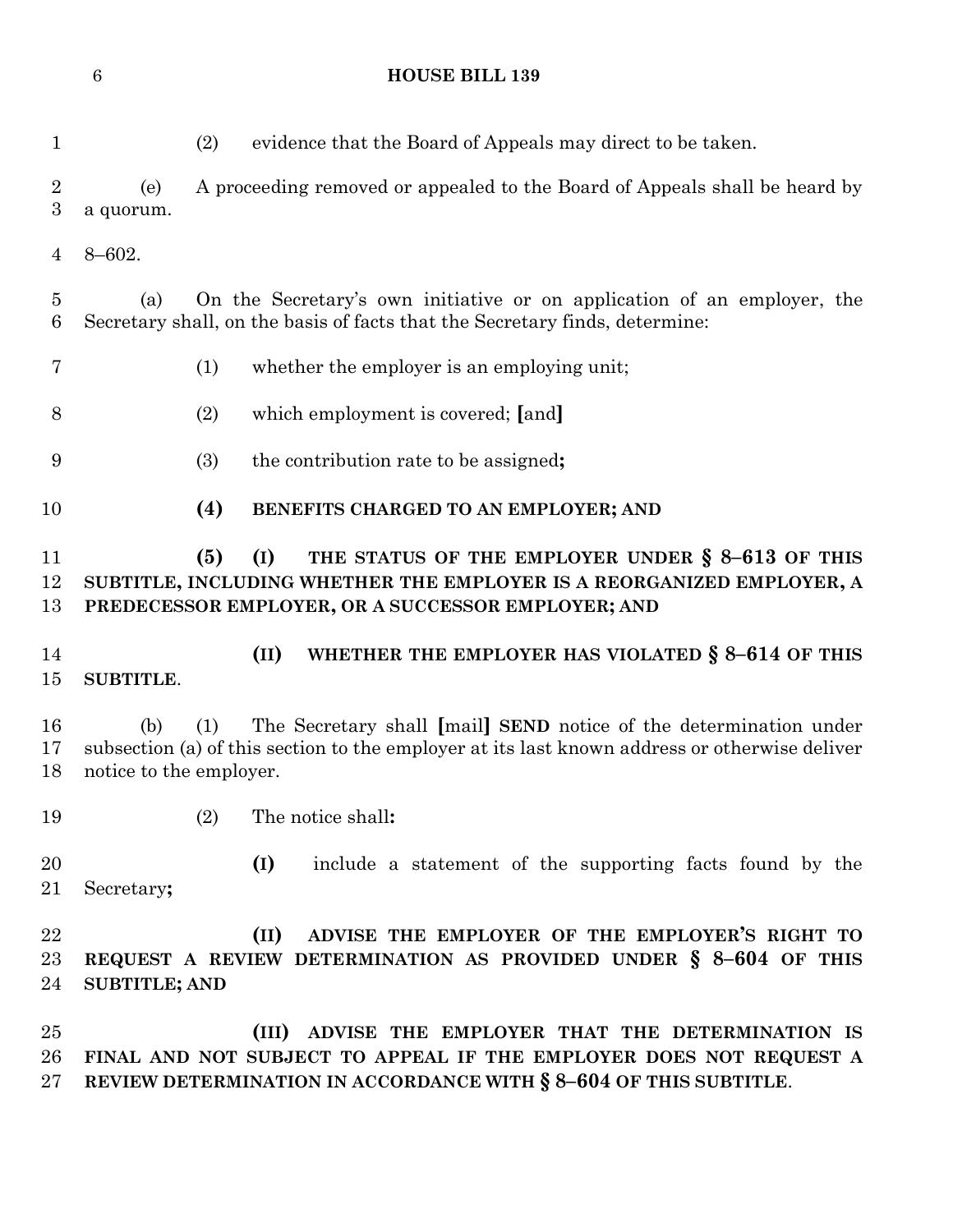### **HOUSE BILL 139** 7

 (c) (1) An employer may appeal a determination of the Secretary to the Board of Appeals within 15 days after the Secretary mailed or otherwise delivered the notice under subsection (b) of this section.

- (2) The Board of Appeals shall allow the appeal.
- (3) The Secretary shall be a party to the appeal.
- (4) The Board of Appeals shall give the parties a reasonable opportunity for a fair hearing as provided under Subtitle 5A of this title.
- **(D) EXCEPT IN THE CASE OF FRAUD OR A PERIOD FOR WHICH A REPORT UNDER § 8–626 OF THIS SUBTITLE WAS NOT FILED, A DETERMINATION MADE UNDER SUBSECTION (A) OF THIS SECTION SHALL BE SENT TO THE EMPLOYER WITHIN 3 YEARS OF THE LAST DAY FOR THE PERIOD AT ISSUE IN THE DETERMINATION.**
- **8–604.**

 **(A) IN THIS SECTION, "EMPLOYER" INCLUDES ANY EMPLOYER, EMPLOYING UNIT, GOVERNMENTAL ENTITY, OR NOT FOR PROFIT ORGANIZATION ENTITLED TO NOTICE OF A DETERMINATION UNDER THIS SUBTITLE.**

 **(B) (1) THIS SUBSECTION APPLIES TO ANY DETERMINATION UNDER THIS SUBTITLE FOR WHICH THE RIGHT TO REQUEST A REVIEW DETERMINATION IS AVAILABLE.**

 **(2) AN EMPLOYER MAY REQUEST A REVIEW DETERMINATION WITHIN 30 DAYS AFTER THE DATE THE SECRETARY'S DETERMINATION WAS SENT TO THE EMPLOYER.**

 **(3) THE REQUEST FOR A REVIEW DETERMINATION SHALL STATE THE REASONS THE EMPLOYER DISAGREES WITH THE SECRETARY'S DETERMINATION.**

 **(4) (I) EXCEPT AS PROVIDED IN SUBPARAGRAPH (II) OF THIS PARAGRAPH, IF AN EMPLOYER DOES NOT MAKE A TIMELY REQUEST FOR A REVIEW DETERMINATION, THE PREVIOUSLY ISSUED DETERMINATION OF THE SECRETARY IS FINAL AND NOT SUBJECT TO APPEAL.**

 **(II) IF AN EMPLOYER MAKES A LATE REQUEST FOR A REVIEW DETERMINATION, THE SECRETARY MAY, IN THE SECRETARY'S DISCRETION, ACCEPT THE REQUEST FOR A REVIEW DETERMINATION AS IF THE REQUEST HAD BEEN MADE TIMELY.**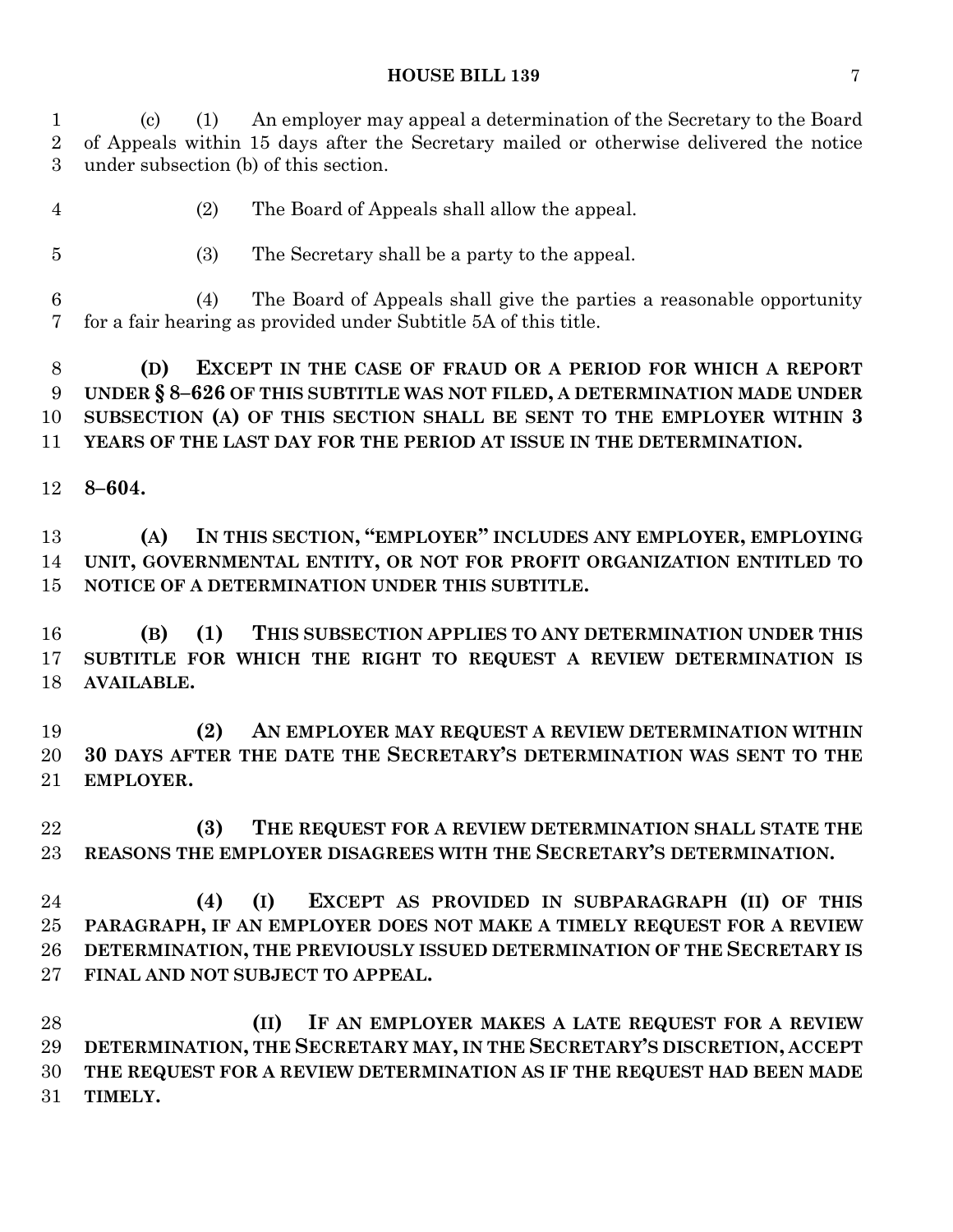**(C) (1) THE REVIEW DETERMINATION SHALL BE CONDUCTED IN ACCORDANCE WITH PROCEDURES ESTABLISHED BY THE SECRETARY.**

 **(2) THE SECRETARY MAY ADOPT REGULATIONS ESTABLISHING PROCEDURES FOR CONDUCTING A REVIEW DETERMINATION.**

 **(D) (1) AFTER CONDUCTING A REVIEW DETERMINATION, THE SECRETARY SHALL ISSUE A REVIEW DETERMINATION DECISION AND SEND IT TO THE EMPLOYER.**

**(2) THE REVIEW DETERMINATION DECISION:**

 **(I) SHALL INCLUDE A STATEMENT OF THE FACTS ON WHICH THE DECISION IS BASED;**

 **(II) MAY ACCEPT, RECONSIDER, OR AMEND THE SECRETARY'S INITIAL DETERMINATION; AND**

 **(III) MAY BE APPEALED TO THE LOWER APPEALS DIVISION IN ACCORDANCE WITH § 8–605 OF THIS SUBTITLE.**

 **(E) (1) IF THE SECRETARY HAS NOT ISSUED A REVIEW DETERMINATION DECISION WITHIN 60 DAYS AFTER THE DATE THE REVIEW DETERMINATION REQUEST WAS SENT, THE EMPLOYER MAY REQUEST, IN WRITING, THAT THE SECRETARY ADOPT THE PREVIOUSLY ISSUED DETERMINATION AS A FINAL DETERMINATION, WHICH MAY BE APPEALED TO THE LOWER APPEALS DIVISION IN ACCORDANCE WITH § 8–605 OF THIS SUBTITLE.**

 **(2) ON RECEIPT OF A REQUEST UNDER PARAGRAPH (1) OF THIS SUBSECTION, THE SECRETARY SHALL ISSUE AND SEND TO THE EMPLOYER A NOTICE:**

 **(I) ADOPTING THE SECRETARY'S PREVIOUSLY ISSUED DETERMINATION AS A REVIEW DETERMINATION DECISION; AND**

 **(II) ADVISING THE EMPLOYER OF THE RIGHT TO FILE AN APPEAL TO THE LOWER APPEALS DIVISION IN ACCORDANCE WITH § 8–605 OF THIS SUBTITLE.**

**8–605.**

 **(A) (1) AN EMPLOYER MAY APPEAL A REVIEW DETERMINATION DECISION ISSUED UNDER § 8–604 OF THIS SUBTITLE TO THE LOWER APPEALS DIVISION**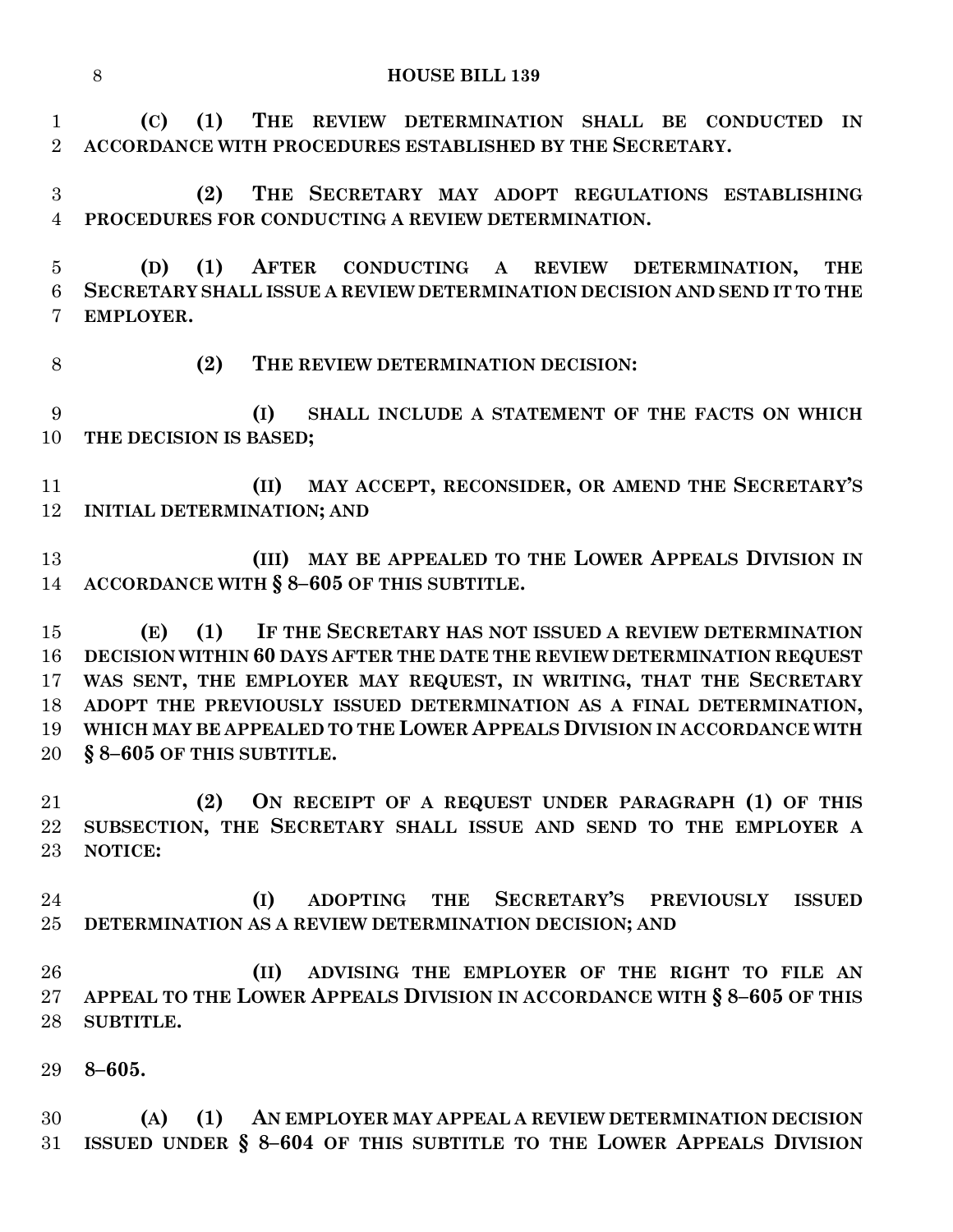**WITHIN 30 DAYS AFTER THE SECRETARY SENT THE REVIEW DETERMINATION DECISION TO THE EMPLOYER.**

 **(2) AN APPEAL UNDER THIS SECTION SHALL IDENTIFY ALL FACTS AND ISSUES ON WHICH THE APPEAL IS BASED.**

**(3) THE LOWER APPEALS DIVISION SHALL ALLOW THE APPEAL.**

 **(4) A HEARING EXAMINER SHALL PROVIDE THE PARTIES WITH A REASONABLE OPPORTUNITY FOR A FAIR HEARING IN ACCORDANCE WITH SUBTITLE 5 OF THIS TITLE.**

 **(B) THE HEARING EXAMINER'S DECISION UNDER THIS SECTION AND SUBTITLE 5 OF THIS TITLE IS FINAL IF THE EMPLOYER OR THE SECRETARY DOES NOT FILE AN APPEAL WITH THE BOARD OF APPEALS IN ACCORDANCE WITH SUBTITLE 5A OF THIS TITLE WITHIN 30 DAYS AFTER THE DECISION IS SENT TO THE EMPLOYER.**

8–613.

 **(I) THE SECRETARY'S DETERMINATION UNDER THIS SECTION IS FINAL AND NOT SUBJECT TO APPEAL IF THE EMPLOYING UNIT DOES NOT REQUEST A REVIEW DETERMINATION IN ACCORDANCE WITH § 8–604 OF THIS SUBTITLE WITHIN 30 DAYS AFTER THE NOTICE IS SENT TO THE EMPLOYING UNIT.**

8–617.

 (f) **[**(1)**]** In accordance with regulations adopted to carry out this title, the Secretary shall notify each not for profit organization of any determination that the Secretary makes about:

- 
- **[**(i)**] (1)** its status as an employing unit; or
- 
- **[**(ii)**] (2)** the effective date of an election or termination of election.

 **[**(g) (1) A not for profit organization may appeal a determination of the Secretary to the Board of Appeals within 15 days after the Secretary mails notice of the determination to the not for profit organization at the last known address of the not for profit organization or otherwise delivers the notice.

(2) The Secretary shall be a party to the appeal.**]**

 **(G) A DETERMINATION BY THE SECRETARY UNDER SUBSECTION (F) OF THIS SECTION IS FINAL AND NOT SUBJECT TO APPEAL UNLESS, WITHIN 30 DAYS AFTER**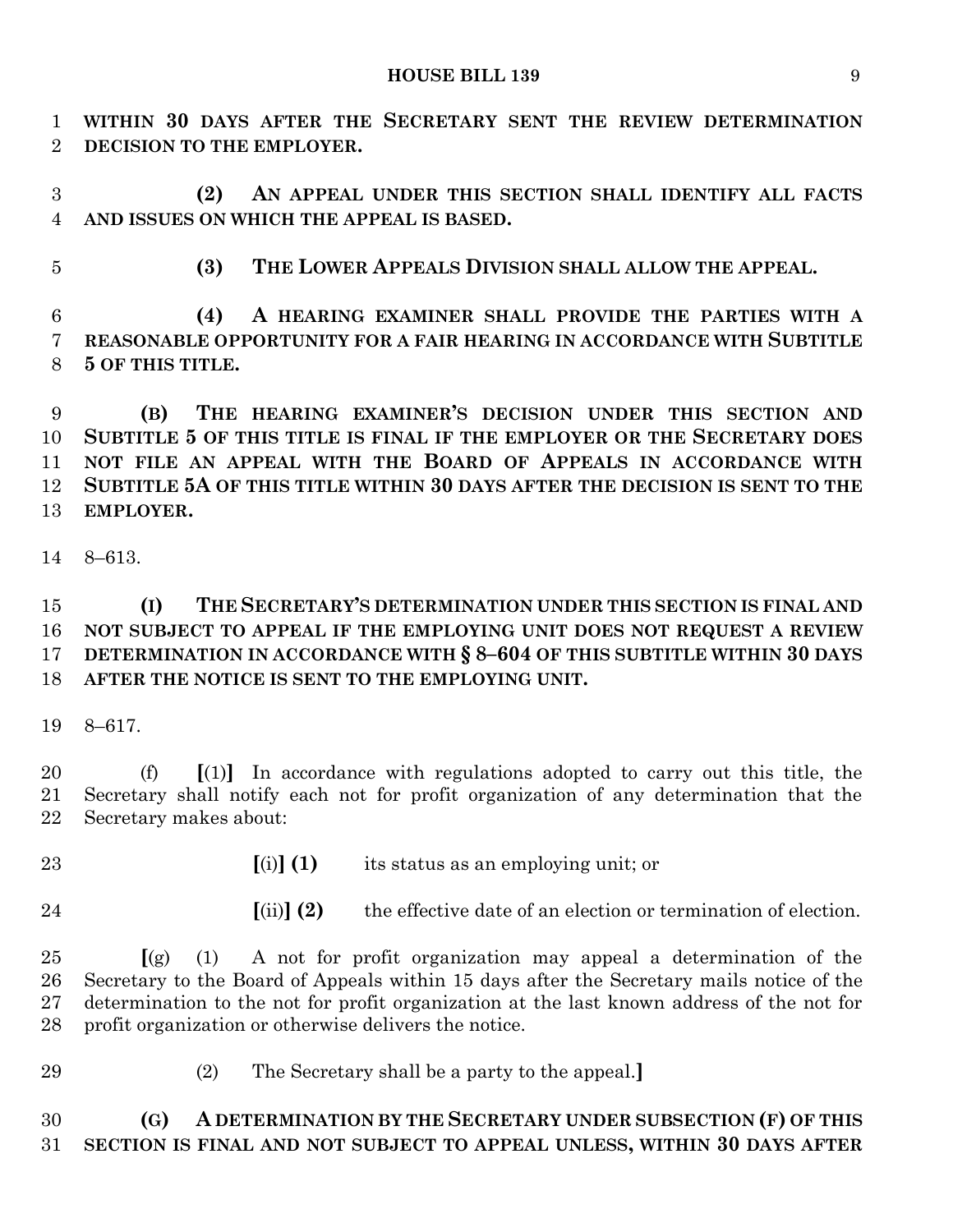**THE DETERMINATION IS SENT TO THE EMPLOYER, A NOT FOR PROFIT ORGANIZATION REQUESTS A REVIEW DETERMINATION IN ACCORDANCE WITH § 8–604 OF THIS SUBTITLE.**

8–621.

 **[**(a) (1)**]** A bill from the Secretary under § 8–620 of this subtitle is final **AND NOT SUBJECT TO APPEAL** for a not for profit organization or governmental entity unless it **[**submits an application for**] REQUESTS A** review **[**by the Secretary**] DETERMINATION IN ACCORDANCE WITH § 8–604 OF THIS SUBTITLE** within **[**15**] 30** days after **[**the Secretary mailed**]** the bill **WAS SENT** to the **[**last known address of the**]** not for profit organization or governmental entity **[**or otherwise delivered the bill**]**.

 **[**(2) An application under this subsection shall set forth the grounds for review.

 (b) (1) On receipt of an application for review, the Secretary promptly shall review and reconsider the amount due in the bill and issue a review determination.

 (2) The Secretary shall mail a copy of the review determination to a not for profit organization or governmental entity to its last known address or otherwise deliver the copy.

 (c) A review determination of a bill is final unless a not for profit organization or governmental entity submits an appeal to the Board of Appeals within 15 days after the Secretary mailed the review determination to the last known address of the not for profit organization or governmental entity or otherwise delivered the review determination.

 (d) Proceedings on appeal to the Board of Appeals from the amount of a bill or a redetermination of the amount shall be in accordance with Subtitle 5A of this title.**]**

8–629.

(f) (1) An assessment under this section is final unless:

 (i) within **[**15**] 30** days after the **[**mailing of the**]** assessment **WAS SENT,** an employing unit **[**applies to the Board of Appeals for a hearing**] REQUESTS A REVIEW DETERMINATION UNDER § 8–604 OF THIS SUBTITLE**; or

 (ii) on its own motion, the Board of Appeals **[**reduces**] GRANTS A HEARING TO CONSIDER WHETHER** the contribution or interest **SHOULD BE REDUCED**.

- 
- (2) After a hearing held under this subsection, the Board of Appeals shall:
- (i) pass an order to affirm, modify, or set aside the assessment; and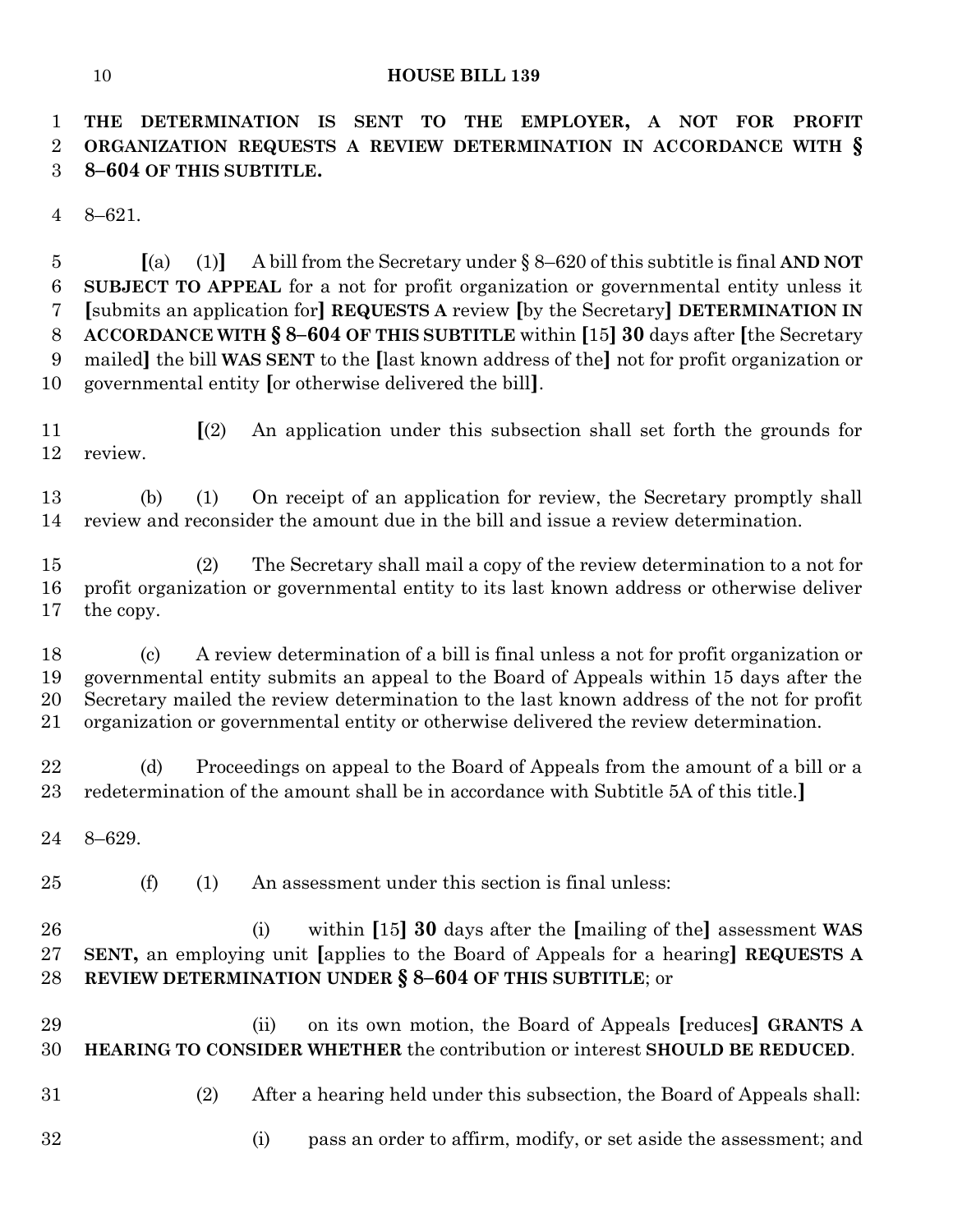#### **HOUSE BILL 139** 11

 (ii) promptly give an employing unit written notice of its decision. **(3) EXCEPT IN THE CASE OF A FRAUDULENT REPORT OR IN THE CASE OF A PERIOD FOR WHICH A REPORT UNDER § 8–626 OF THIS SUBTITLE WAS NOT FILED, A NOTICE UNDER THIS SECTION SHALL BE SENT TO THE EMPLOYER WITHIN 3 YEARS OF THE LAST DAY OF THE PERIOD AT ISSUE IN THE NOTICE.** 8–638. (e) (1) If a claim for an adjustment or refund is rejected, the Secretary shall **[**mail**] SEND** a written notice of rejection to the employing unit. (2) **[**(i) Within 15 days after receiving a notice of rejection, the employing unit may petition the Appeals Board for a formal hearing**] THE SECRETARY'S DETERMINATION UNDER PARAGRAPH (1) OF THIS SUBSECTION IS FINAL AND NOT SUBJECT TO APPEAL IF THE EMPLOYING UNIT DOES NOT REQUEST A REVIEW DETERMINATION IN ACCORDANCE WITH § 8–604 OF THIS SUBTITLE WITHIN 30 DAYS AFTER THE NOTICE IS SENT TO THE EMPLOYING UNIT**. **[**(ii) The petition shall state the grounds on which the refund or adjustment is claimed. (3) The Board of Appeals shall: (i) grant a hearing requested under this subsection; (ii) notify the employing unit of the time and place of the hearing; (iii) after the hearing, pass an order that the Board of Appeals considers to be just and lawful; and (iv) give a copy of the order to the employing unit.**]** (f) This title does not: (1) authorize an adjustment or refund of money that was due under the law in effect at the time that the money was paid; or (2) prohibit a refund required under § 8–640 of this subtitle. SECTION 2. AND BE IT FURTHER ENACTED, That this Act shall be construed to apply only prospectively and may not be applied or interpreted to have any effect on or application to any determinations made by the Secretary under Title 8, Subtitle 6 of the

Labor and Employment Article before the effective date of this Act.